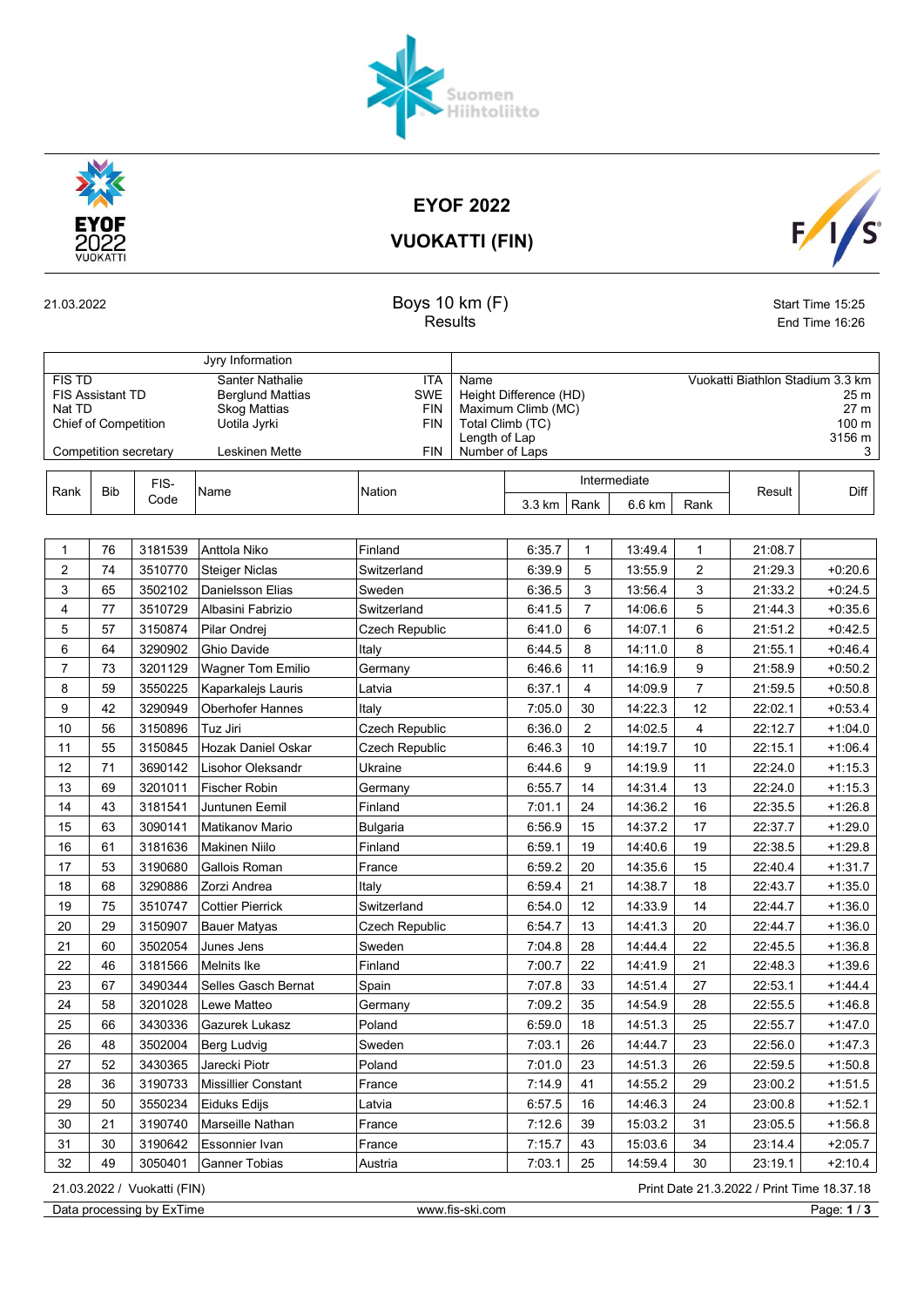EYOF 2022 VUOKATTI (FIN)

Suomen<br>Hiihtoliitto



## 21.03.2022 Start Time 15:25

Results **End Time 16:26** 

| Rank |                                                                           | FIS-Code | Name                       | Nation                 | Intermediate |      |         |      |         |           |
|------|---------------------------------------------------------------------------|----------|----------------------------|------------------------|--------------|------|---------|------|---------|-----------|
|      | Bib                                                                       |          |                            |                        | 3.3 km       | Rank | 6.6 km  | Rank | Result  | Diff      |
|      |                                                                           |          |                            |                        |              |      |         |      |         |           |
| 33   | 62                                                                        | 3510713  | <b>Pittier Ilan</b>        | Switzerland            | 7:04.9       | 29   | 15:07.8 | 36   | 23:19.4 | $+2:10.7$ |
| 34   | 47                                                                        | 3020009  | Grioche Quim               | Andorra                | 7:11.6       | 38   | 15:03.6 | 33   | 23:23.6 | $+2.14.9$ |
| 35   | 13                                                                        | 3290914  | Serafini Alex              | Italy                  | 6:57.8       | 17   | 15:03.4 | 32   | 23:24.4 | $+2:15.7$ |
| 36   | 51                                                                        | 3502050  | Jutterdal Malte            | Sweden                 | 7:08.1       | 34   | 15:03.7 | 35   | 23:31.0 | $+2:22.3$ |
| 37   | 22                                                                        | 3390306  | Jaama Olle Ilmar           | Estonia                | 7:09.7       | 36   | 15:14.8 | 38   | 23:32.8 | $+2.24.1$ |
| 38   | 27                                                                        | 3050380  | <b>Steiner Christian</b>   | Austria                | 7:19.0       | 47   | 15:15.2 | 39   | 23:37.6 | $+2.28.9$ |
| 39   | 24                                                                        | 3050391  | <b>Hochfelner Markus</b>   | Austria                | 7:33.9       | 55   | 15:21.7 | 43   | 23:42.9 | $+2.34.2$ |
| 40   | 38                                                                        | 3201104  | Wehrle Luca                | Germany                | 7:13.0       | 40   | 15:15.9 | 40   | 23:43.2 | $+2:34.5$ |
| 41   | 39                                                                        | 3690145  | Aksiuta Volodymyr          | Ukraine                | 7:04.4       | 27   | 15:10.1 | 37   | 23:50.8 | $+2.42.1$ |
| 42   | 20                                                                        | 3560177  | Stern Nejc                 | Slovenia               | 7:26.5       | 51   | 15:34.3 | 46   | 23:51.8 | $+2:43.1$ |
| 43   | 72                                                                        | 3520103  | Yilmaz Abdullah            | Turkey                 | 7:06.7       | 32   | 15:16.6 | 41   | 23:54.0 | $+2.45.3$ |
| 44   | 28                                                                        | 3050387  | Kehrer Kilian              | Austria                | 7:20.4       | 48   | 15:26.4 | 44   | 24:06.1 | $+2.57.4$ |
| 45   | 17                                                                        | 3380062  | Perusic Petar              | Croatia                | 7:22.3       | 50   | 15:39.3 | 49   | 24:19.0 | $+3:10.3$ |
| 46   | 54                                                                        | 3460061  | Cojocaru Gabriel           | Romania                | 7:05.6       | 31   | 15:26.9 | 45   | 24:28.2 | $+3:19.5$ |
| 47   | 23                                                                        | 3700133  | Horniak Matej              | Slovakia               | 7:40.6       | 60   | 15:56.6 | 53   | 24:29.7 | $+3:21.0$ |
| 48   | 44                                                                        | 3550253  | Paeglis Rainers            | Latvia                 | 7:10.8       | 37   | 15:21.1 | 42   | 24:31.0 | $+3.22.3$ |
| 49   | 26                                                                        | 3690149  | Romanchenko Dmytro         | Ukraine                | 7:17.0       | 46   | 15:41.3 | 50   | 24:32.1 | $+3.23.4$ |
| 50   | 35                                                                        | 3430375  | Kielbasa Adrian            | Poland                 | 7:16.8       | 45   | 15:35.7 | 48   | 24:33.3 | $+3:24.6$ |
| 51   | 16                                                                        | 3560201  | Marinko Matevz             | Slovenia               | 7:15.6       | 42   | 15:35.1 | 47   | 24:33.4 | $+3:24.7$ |
| 52   | 34                                                                        | 3740111  | Voskanyan Spartak          | Armenia                | 7:36.7       | 57   | 15:54.8 | 51   | 24:40.0 | $+3.31.3$ |
| 53   | 9                                                                         | 3550272  | <b>Stana Gustavs Marts</b> | Latvia                 | 7:34.0       | 56   | 15:57.4 | 54   | 24:43.1 | $+3.34.4$ |
| 54   | 5                                                                         | 3560189  | Mulej Ozbe                 | Slovenia               | 7:38.4       | 58   | 16:01.9 | 55   | 24:43.6 | $+3.34.9$ |
| 55   | 12                                                                        | 3560190  | Pecek Andor                | Slovenia               | 7:31.0       | 53   | 16:03.8 | 57   | 24:45.5 | $+3.36.8$ |
| 56   | 18                                                                        | 3430379  | Koper Emil                 | Poland                 | 7:29.6       | 52   | 16:03.2 | 56   | 24:56.0 | $+3.47.3$ |
| 57   | 37                                                                        | 3710062  | Stevic Milos               | Bosnia and Herzegovina | 7:22.3       | 49   | 15:55.0 | 52   | 25:14.6 | $+4.05.9$ |
| 58   | 33                                                                        | 3090135  | Bozhilov Kristiyan         | Bulgaria               | 7:39.1       | 59   | 16:07.6 | 59   | 25:15.3 | $+4.06.6$ |
| 59   | 31                                                                        | 3390294  | Altmae Holger              | Estonia                | 7:16.2       | 44   | 16:06.4 | 58   | 25:19.8 | $+4.11.1$ |
| 60   | 10                                                                        | 3700121  | Havran Marko               | Slovakia               | 7:50.6       | 63   | 16:26.0 | 61   | 25:20.3 | $+4.11.6$ |
| 61   | 11                                                                        | 3390302  | <b>Borissov Ron-Antero</b> | Estonia                | 7:31.7       | 54   | 16:14.6 | 60   | 25:20.7 | $+4:12.0$ |
| 62   | 41                                                                        | 3460065  | Iftimie Petrica Florin     | Romania                | 7:44.2       | 61   | 16:31.8 | 62   | 25:39.1 | $+4:30.4$ |
| 63   | 32                                                                        | 3310062  | Grbovic Aleksandar         | Montenegro             | 7:45.3       | 62   | 16:38.6 | 63   | 26:17.2 | $+5:08.5$ |
| 64   | 40                                                                        | 3520104  | Ayyildiz Oguzhan           | Turkey                 | 7:58.4       | 65   | 17:04.7 | 65   | 26:23.9 | $+5:15.2$ |
| 65   | 70                                                                        | 3230123  | Anastasiadis Georgios      | Greece                 | 7:53.2       | 64   | 17:02.9 | 64   | 26:44.5 | $+5:35.8$ |
| 66   | 14                                                                        | 3520105  | Dogan Cumali               | Turkey                 | 8:13.9       | 69   | 17:27.8 | 66   | 26:53.6 | $+5.44.9$ |
| 67   | 6                                                                         | 3520111  | Soyak Muhammed Sait        | Turkey                 | 8:15.0       | 70   | 17:35.2 | 68   | 27:05.1 | $+5.56.4$ |
| 68   | 1                                                                         | 3170080  | Boye Asbjorn               | Denmark                | 6:37.7       | 68   | 9:36.0  | 67   | 27:07.3 | $+5:58.6$ |
| 69   | 7                                                                         | 3170076  | Roennau Eske               | Denmark                | 6:53.7       | 71   | 10:04.3 | 71   | 27:30.1 | $+6.21.4$ |
| 70   | 3                                                                         | 3690144  | Kyryk Oleksii              | Ukraine                | 6:37.2       | 67   | 9:43.4  | 69   | 27:55.5 | $+6.46.8$ |
|      | Print Date 21.3.2022 / Print Time 18.37.21<br>21.03.2022 / Vuokatti (FIN) |          |                            |                        |              |      |         |      |         |           |

Data processing by ExTime www.fis-ski.com Page: 2 / 3